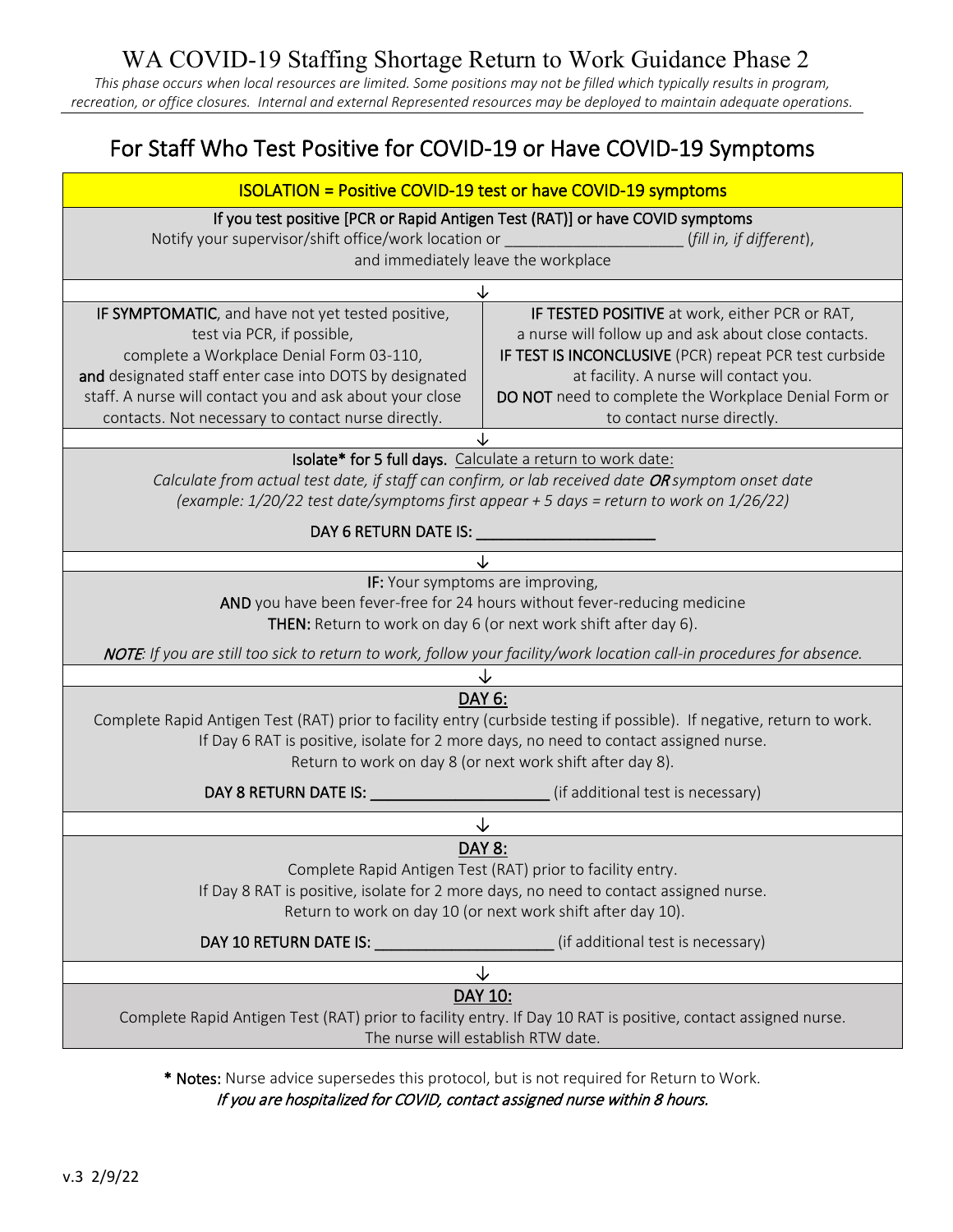# WA COVID-19 Staffing Shortage Return to Work Guidance Phase 2

*This phase occurs when local resources are limited. Some positions may not be filled which typically results in program, recreation, or office closures. Internal and external Represented resources may be deployed to maintain adequate operations.*

## For Staff Who Are Identified as Close Contacts

| <b>QUARANTINE = Exposed to someone with COVID-19</b>                                                                                                                                                           |                                                                                      |  |
|----------------------------------------------------------------------------------------------------------------------------------------------------------------------------------------------------------------|--------------------------------------------------------------------------------------|--|
| Close contact at work or in the community outside the home                                                                                                                                                     |                                                                                      |  |
| IF authorized to telework, leave the worksite                                                                                                                                                                  | IF NOT authorized to Telework, leave the workplace                                   |  |
| and Telework 3 days                                                                                                                                                                                            | And Quarantine 3 full days (on own leave)                                            |  |
|                                                                                                                                                                                                                |                                                                                      |  |
| Calculate a return to work date:<br>Return to work on day 4 from date of last contact or if not known, from date of notification.<br>(example: 1/20/22 last contact date + 3 days = return to work on 1/24/22) |                                                                                      |  |
| DAY 4 RETURN DATE IS: __                                                                                                                                                                                       |                                                                                      |  |
| Facility completes a Workplace Denial Form 03-110 and designated staff enter case into DOTS<br>(Not necessary for staff to contact nurse.)                                                                     |                                                                                      |  |
| DAY <sub>4</sub>                                                                                                                                                                                               |                                                                                      |  |
| Rapid Antigen Test daily for next 3 work days upon return, in addition to PCR serial testing (if serial testing at work)                                                                                       |                                                                                      |  |
| IF NEGATIVE:                                                                                                                                                                                                   | IF POSITIVE:                                                                         |  |
| Remain at work                                                                                                                                                                                                 | Immediately leave work                                                               |  |
| Strict masking adherence, in addition to the PPE                                                                                                                                                               | Follow isolation protocol on other side of this                                      |  |
| matrix, including wearing a mask for 10 calendar                                                                                                                                                               | flyer                                                                                |  |
| days at ALL times when around others.                                                                                                                                                                          |                                                                                      |  |
| (surgical mask or voluntary N95)                                                                                                                                                                               |                                                                                      |  |
| No eating or drinking around others within 6 ft.                                                                                                                                                               |                                                                                      |  |
| If symptoms develop, follow the isolation protocol,                                                                                                                                                            |                                                                                      |  |
| leave the workplace immediately, if on shift                                                                                                                                                                   |                                                                                      |  |
| Ongoing close contact within your household                                                                                                                                                                    |                                                                                      |  |
| IF authorized to telework, leave the worksite                                                                                                                                                                  | IF NOT authorized to Telework, leave the workplace                                   |  |
| and Telework 5 full days                                                                                                                                                                                       | And Quarantine 5 full days (on own leave)                                            |  |
|                                                                                                                                                                                                                |                                                                                      |  |
| Return to work on Day 6 from date of diagnosis of initial household contact OR if not known, date of notification.                                                                                             |                                                                                      |  |
|                                                                                                                                                                                                                | (example: 1/20/22 household member's test date + 5 days = return to work on 1/26/22) |  |
| Not necessary for staff to contact nurse.                                                                                                                                                                      |                                                                                      |  |
| Facility completes a Workplace Denial Form 03-110 and case needs entry into DOTS by designated staff.                                                                                                          |                                                                                      |  |
| DAY 6 RETURN DATE IS: University of the U.S. Party of the U.S. Party of the U.S. Party of the U.S. P                                                                                                           |                                                                                      |  |
| DAY <sub>6</sub>                                                                                                                                                                                               |                                                                                      |  |
| Rapid Antigen Test daily on scheduled workdays for 16 calendar day period upon return,                                                                                                                         |                                                                                      |  |
| in addition to PCR serial testing (if serial testing is conducted at work location).                                                                                                                           |                                                                                      |  |
| IF NEGATIVE:                                                                                                                                                                                                   | IF POSITIVE:                                                                         |  |
| Remain at work                                                                                                                                                                                                 | Immediately leave work                                                               |  |
| Strict masking adherence, in addition to the PPE                                                                                                                                                               | Follow isolation protocol on other side of this                                      |  |
| matrix, including wearing a mask for 10 calendar                                                                                                                                                               | flyer                                                                                |  |
| days at ALL times when around others.                                                                                                                                                                          |                                                                                      |  |
| (surgical mask or voluntary N95)                                                                                                                                                                               |                                                                                      |  |
| No eating or drinking around others within 6 ft.                                                                                                                                                               |                                                                                      |  |
| If symptoms develop, follow the isolation protocol,                                                                                                                                                            |                                                                                      |  |
| leave the workplace, if on shift                                                                                                                                                                               |                                                                                      |  |